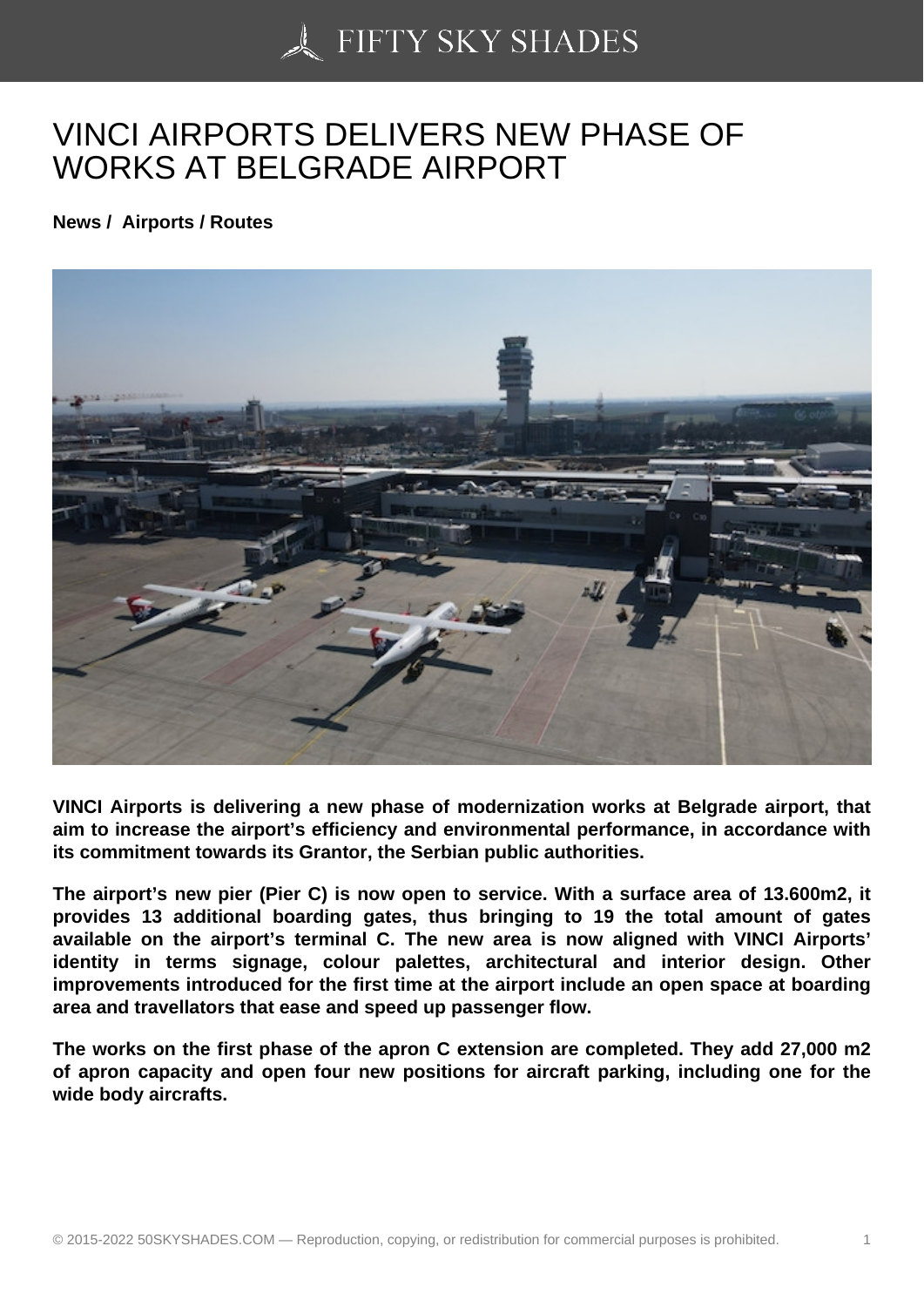

Construction of the airport's solar plant is completed. The plant covers an area of 15.077m2 and accommodates 3.000 photovoltaic panels. Once put in production, it will provide Belgrade airport with 1.200.000 kWh of solar energy per year, sustaining VINCI Airports' ambition to reach Net Zero Emission on all its network by 2050. After joining VINCI Airports' network in 2018, Belgrade airport has received in 2021 its first Airport Carbon Accreditation certificate, as well as its first airport service quality (ASQ) award, delivered by ACI.

Building on these achievements, VINCI Airports will fully complete the modernization works in 2023. They will include the extension passenger terminal, additional boarding bridges and gates, a new inserted runway and the complete renovation of the existing runways.